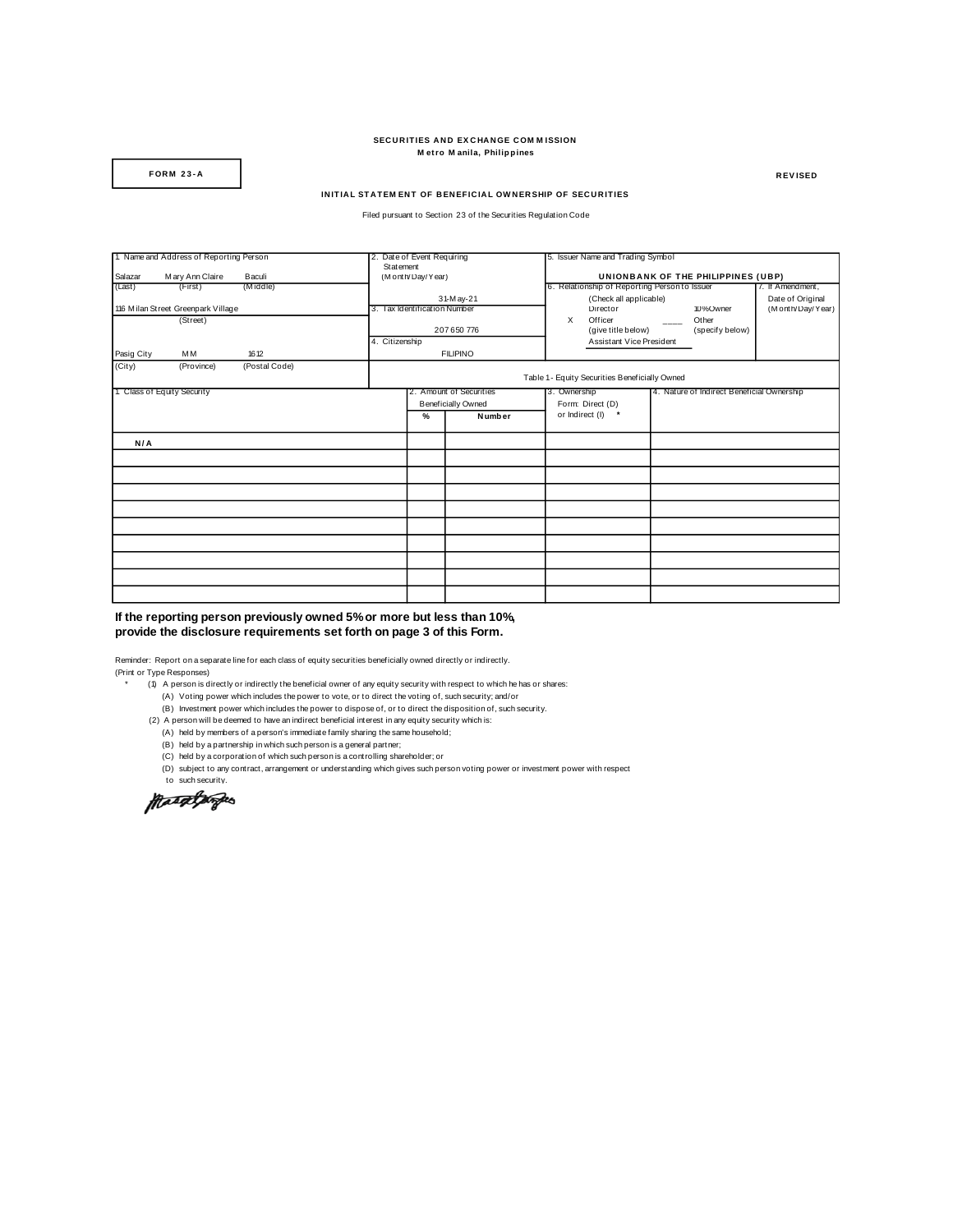| FORM 23-A (continued)     | Table II - Derivative Securities Beneficially Owned (e.g., warrants, options, convertible securities) |                     |            |                                                           |       |             |            |                      |                       |
|---------------------------|-------------------------------------------------------------------------------------------------------|---------------------|------------|-----------------------------------------------------------|-------|-------------|------------|----------------------|-----------------------|
|                           |                                                                                                       |                     |            |                                                           |       |             |            |                      |                       |
| 1. Derivative Security    |                                                                                                       | 2. Date Exercisable |            | 3. Title and Amount of Equity Securities<br>4. Conversion |       |             |            | 5. Ownership         | 6. Nature of Indirect |
|                           |                                                                                                       | and Expiration Date |            | Underlying the Derivative Security                        |       | or Exercise | Form of    | Beneficial Ownership |                       |
|                           |                                                                                                       | (M onth/Day/Year)   |            |                                                           |       |             | Price of   | Derivative           |                       |
|                           |                                                                                                       |                     |            |                                                           |       |             | Derivative | Security             |                       |
|                           |                                                                                                       | Date                | Expiration |                                                           |       | Amount or   | Security   | Direct (D) or        |                       |
|                           |                                                                                                       | Exercisable         | Date       |                                                           | Title | Number of   |            | Indirect (I) *       |                       |
|                           |                                                                                                       |                     |            |                                                           |       | Shares      |            |                      |                       |
| N/A                       |                                                                                                       |                     |            |                                                           |       |             |            |                      |                       |
|                           |                                                                                                       |                     |            |                                                           |       |             |            |                      |                       |
|                           |                                                                                                       |                     |            |                                                           |       |             |            |                      |                       |
|                           |                                                                                                       |                     |            |                                                           |       |             |            |                      |                       |
|                           |                                                                                                       |                     |            |                                                           |       |             |            |                      |                       |
|                           |                                                                                                       |                     |            |                                                           |       |             |            |                      |                       |
|                           |                                                                                                       |                     |            |                                                           |       |             |            |                      |                       |
|                           |                                                                                                       |                     |            |                                                           |       |             |            |                      |                       |
|                           |                                                                                                       |                     |            |                                                           |       |             |            |                      |                       |
|                           |                                                                                                       |                     |            |                                                           |       |             |            |                      |                       |
|                           |                                                                                                       |                     |            |                                                           |       |             |            |                      |                       |
|                           |                                                                                                       |                     |            |                                                           |       |             |            |                      |                       |
|                           |                                                                                                       |                     |            |                                                           |       |             |            |                      |                       |
| Explanation of Responses: |                                                                                                       |                     |            |                                                           |       |             |            |                      |                       |
|                           |                                                                                                       |                     |            |                                                           |       |             |            |                      |                       |
|                           |                                                                                                       |                     |            |                                                           |       |             |            |                      |                       |
|                           |                                                                                                       |                     |            |                                                           |       |             |            |                      |                       |
| ftasælporpes              |                                                                                                       |                     |            |                                                           |       |             |            |                      |                       |
|                           |                                                                                                       |                     |            |                                                           |       |             |            |                      |                       |
|                           |                                                                                                       |                     |            |                                                           |       |             |            |                      |                       |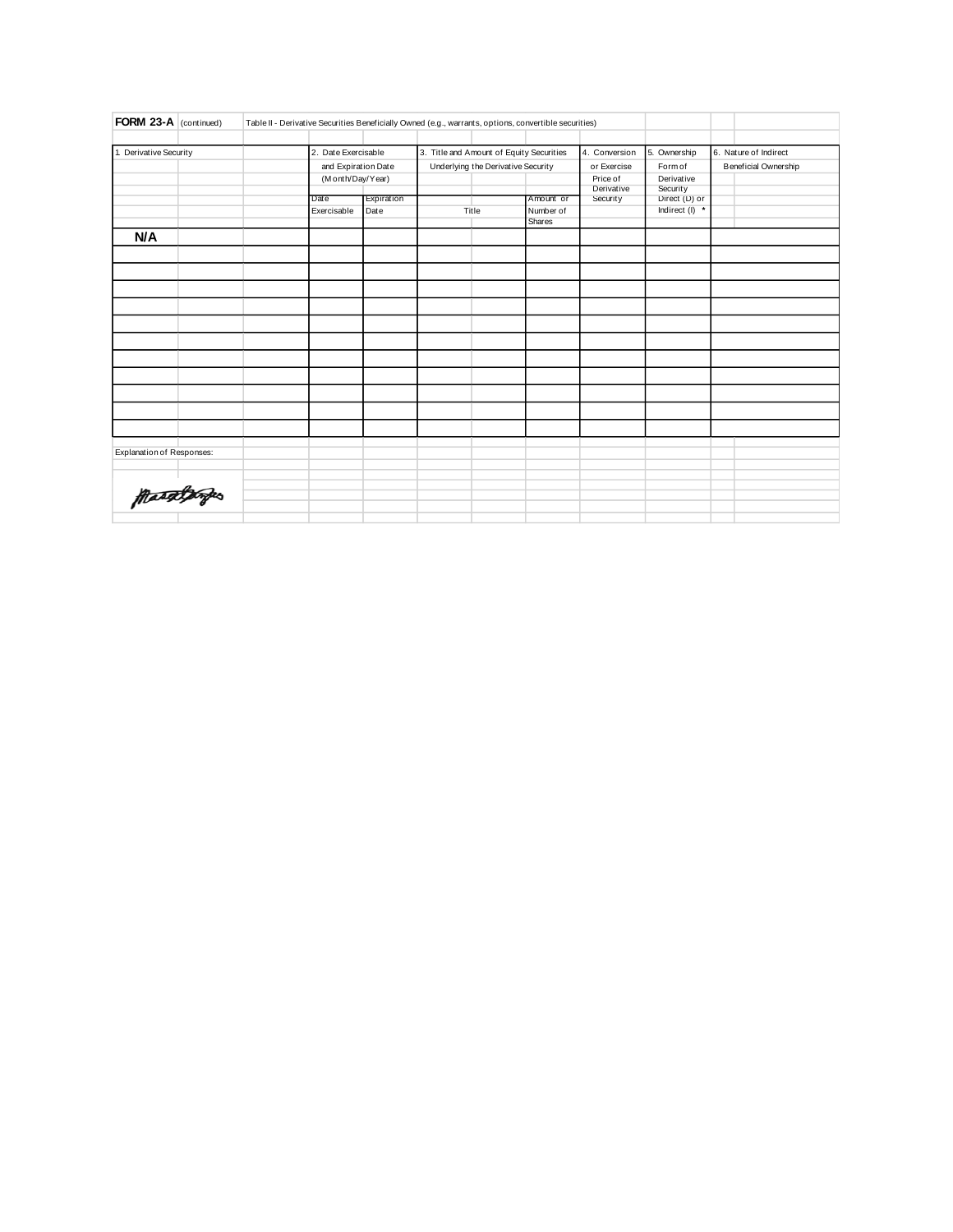|         | FOR REPORTING PERSONS WHO PREVIOUSLY OWNED 5% OR MORE BUT LESS THAN 10%<br><b>DISCLOSURE REQUIREMENTS</b>                                                                     |
|---------|-------------------------------------------------------------------------------------------------------------------------------------------------------------------------------|
|         |                                                                                                                                                                               |
| Item 1. | Security and Issuer                                                                                                                                                           |
|         | State the title of the class of equity securities to which this Form relates and the name and address of the principal executive offices of the issuer of such                |
|         | securities.                                                                                                                                                                   |
|         |                                                                                                                                                                               |
| Item 2. | <b>Identity and Background</b>                                                                                                                                                |
|         | If the person filing this Form is a corporation, partnership, syndicate or other group of persons, state its name, the province, country or other place of its                |
|         | organization, its principal business, the address of its principal office and the information required by (d) and (e) of this Item. If the person filing this                 |
|         | statement is a natural person, provide the information specified in (a) through (f) of this Item with respect to such person(s).                                              |
|         | a. Name:                                                                                                                                                                      |
|         | b. Residence or business address;                                                                                                                                             |
|         | c. Present principal occupation or employment and the name, principal business and address of any corporation or other organization in which such<br>employment is conducted; |
|         | d. Whether or not, during the last five years, such person has been convicted in a criminal proceeding (excluding traffic violations or similar misdemeanors)                 |
|         | and, if so, give the dates, nature of conviction, name and location of court, any penalty imposed, or other disposition of the case;                                          |
|         | e. Whether or not, during the last five years, such person was a party to a civil proceeding of a judicial or administrative body of competent jurisdiction,                  |
|         | domestic or foreign, and as a result of such proceeding was or is subject to any order, judgment or decree, not subsequently reversed, suspended or                           |
|         | vacated, permanently or temporarily enjoining, barring, suspending or otherwise limiting involvement in any type of business, securities, commodities or                      |
|         | banking; and                                                                                                                                                                  |
|         | f. Citizenship.                                                                                                                                                               |
|         |                                                                                                                                                                               |
| Item 3. | <b>Purpose of Transaction</b>                                                                                                                                                 |
|         |                                                                                                                                                                               |
|         | State the purpose or purposes of the acquisition of securities of the issuer. Describe any plans or proposals which the reporting persons may have which                      |
|         | relate to or would result in:                                                                                                                                                 |
|         | a. The acquisition by any person of additional securities of the issuer, or the disposition of securities of the issuer;                                                      |
|         | b. An extraordinary corporate transaction, such as a merger, reorganization or liquidation, involving the issuer or any of its subsidiaries;                                  |
|         | c. A sale or transfer of a material amount of assets of the issuer or of any of its subsidiaries;                                                                             |
|         | d. Any change in the present board of directors or management of the issuer, including any plans or proposals to change the number or term of directors or                    |
|         | to fill any existing vacancies on the board;                                                                                                                                  |
|         | e. Any material change in the present capitalization or dividend policy of the issuer;                                                                                        |
|         | f. Any other material change in the issuer's business or corporate structure;                                                                                                 |
|         | g. Changes in the issuer's charter, bylaws or instruments corresponding thereto or other actions which may impede the acquisition of control of the issuer by<br>any person;  |
|         | h. Causing a class of securities of the issuer to be delisted from a securities exchange;                                                                                     |
|         | i. Any action similar to any of those enumerated above.                                                                                                                       |

MaageBarges